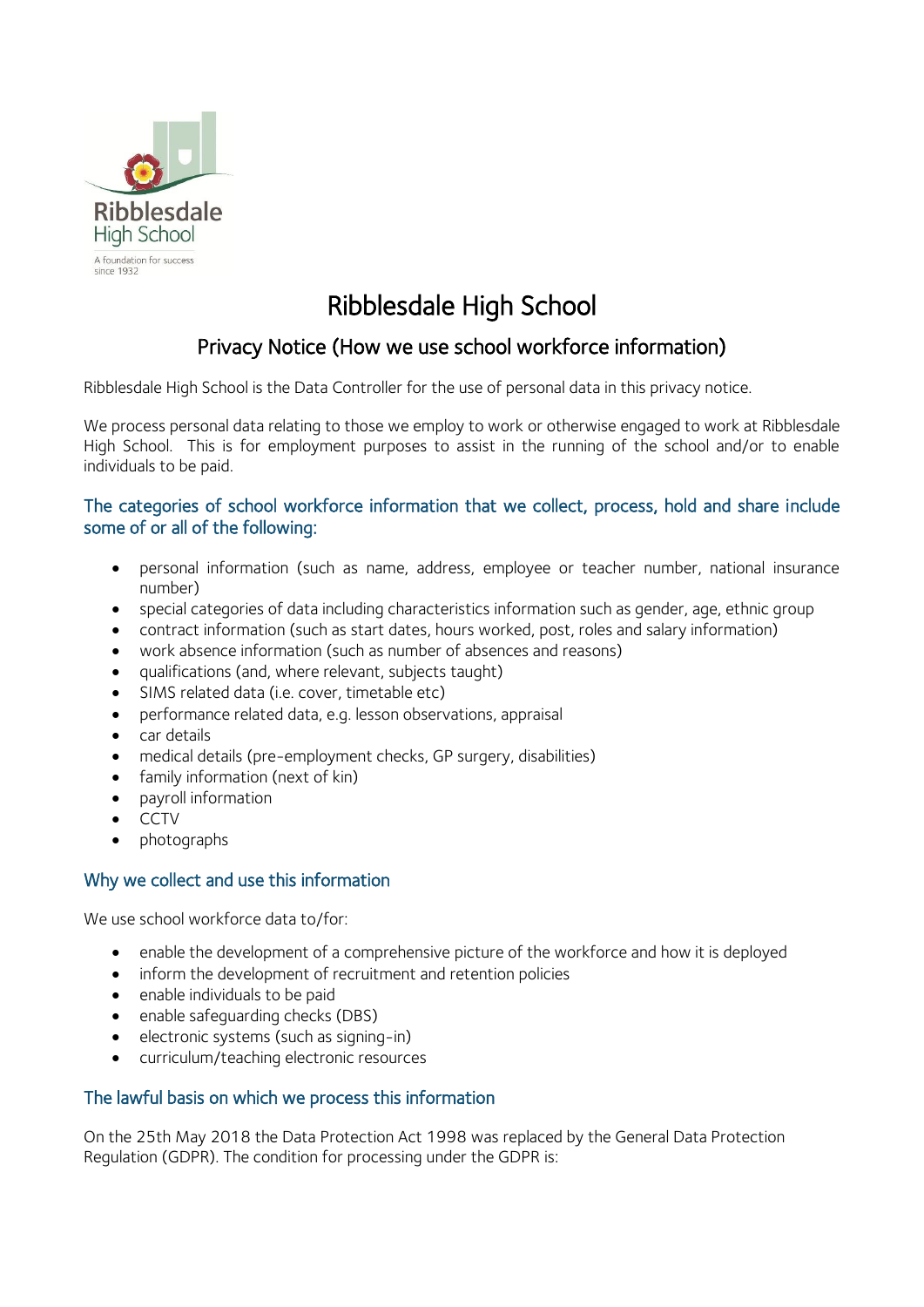Article 6

- 1. Processing shall be lawful only if and to the extent that at least one of the following applies:
- (c) Processing is necessary for compliance with a legal obligation to which the controller is subject;

#### Article 9

- 1. Processing of personal data revealing racial or ethnic origin, political opinions, religious or philosophical beliefs, or trade union membership, and the processing of genetic data, biometric data for the purpose of uniquely identifying a natural person, data concerning health or data concerning a natural person's sex life or sexual orientation shall be prohibited.
- 2. Paragraph 1 shall not apply if one of the following applies:
- (j) Processing is necessary for archiving purposes in the public interest, scientific or historical research purposes or statistical purposes in accordance with Article 89(1) based on Union or Member State law which shall be proportionate to the aim pursued, respect the essence of the right to data protection and provide for suitable and specific measures to safeguard the fundamental rights and the interests of the data subject.

Education Act 2005 sections 113 and 114 - is a statutory requirement on schools and local authorities for the submission of the school workforce census return, including a set of individual staff records.

### Collecting this information

Whilst the majority of information you provide to us is mandatory, some of it is provided to us on a voluntary basis. In order to comply with data protection legislation, we will inform you whether you are required to provide certain school workforce information to us or if you have a choice in this.

#### Storing this information

We hold school workforce data for the duration of employment at Ribblesdale High School plus six years in line with the school Records Management policy.

#### Who we share this information with

We routinely share this information with:

- our local authority
- the Department for Education (DfE)

#### Why we share school workforce information

We do not share information about workforce members with anyone without consent unless the law and our policies allow us to do so.

#### Local authority

We are required to share information about our workforce members with our local authority (LA) under section 5 of the Education (Supply of Information about the School Workforce) (England) Regulations 2007 and amendments.

#### Department for Education (DfE)

We share personal data with the Department for Education (DfE) on a statutory basis. This data sharing underpins workforce policy monitoring, evaluation, and links to school funding/expenditure and the assessment educational attainment.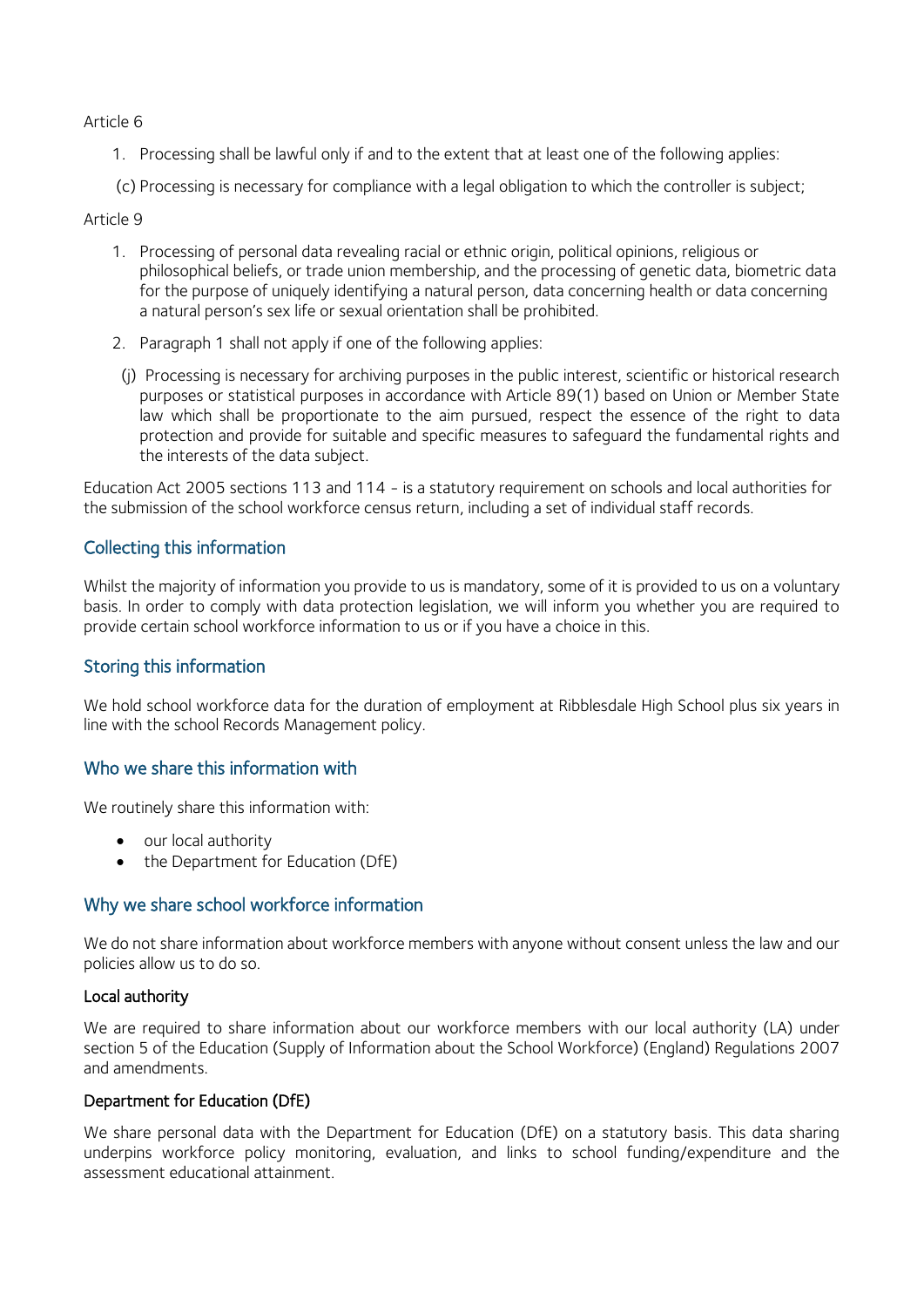## Data collection requirements

The DfE collects and processes personal data relating to those employed by schools (including Multi Academy Trusts) and local authorities that work in state funded schools (including all maintained schools, all academies and free schools and all special schools including Pupil Referral Units and Alternative Provision). All state funded schools are required to make a census submission because it is a statutory return under sections 113 and 114 of the Education Act 2005

To find out more about the data collection requirements placed on us by the Department for Education including the data that we share with them, go to [https://www.gov.uk/education/data-collection-and](https://www.gov.uk/education/data-collection-and-censuses-for-schools)[censuses-for-schools.](https://www.gov.uk/education/data-collection-and-censuses-for-schools)

The department may share information about school employees with third parties who promote the education or well-being of children or the effective deployment of school staff in England by:

- conducting research or analysis
- producing statistics
- providing information, advice or guidance

The department has robust processes in place to ensure that the confidentiality of personal data is maintained and there are stringent controls in place regarding access to it and its use. Decisions on whether DfE releases personal data to third parties are subject to a strict approval process and based on a detailed assessment of:

- who is requesting the data
- the purpose for which it is required
- the level and sensitivity of data requested; and
- the arrangements in place to securely store and handle the data

To be granted access to school workforce information, organisations must comply with its strict terms and conditions covering the confidentiality and handling of the data, security arrangements and retention and use of the data.

Under the Data Protection Act 2018, you are entitled to ask the DfE what personal information it holds about you. You have the right to ask the DfE:

- If it processes your personal data.
- For a description of the data it holds about you.
- The reasons it is holding your data and any recipient it may be disclosed to.
- For a copy of your personal data and any details of its source.

To exercise these rights, you should make a subject access request. Information on how to do this can be found by following this link: [https://www.gov.uk/government/organisations/department-for](https://www.gov.uk/government/organisations/department-for-education/about/personal-information-charter)[education/about/personal-information-charter.](https://www.gov.uk/government/organisations/department-for-education/about/personal-information-charter)

You can also contact the DfE directly using its online contact form by following this link: [https://www.gov.uk/contact-dfe.](https://www.gov.uk/contact-dfe)

For more information about the department's data sharing process, please visit:

<https://www.gov.uk/data-protection-how-we-collect-and-share-research-data>

To contact the department:<https://www.gov.uk/contact-dfe>

#### Requesting access to your personal data